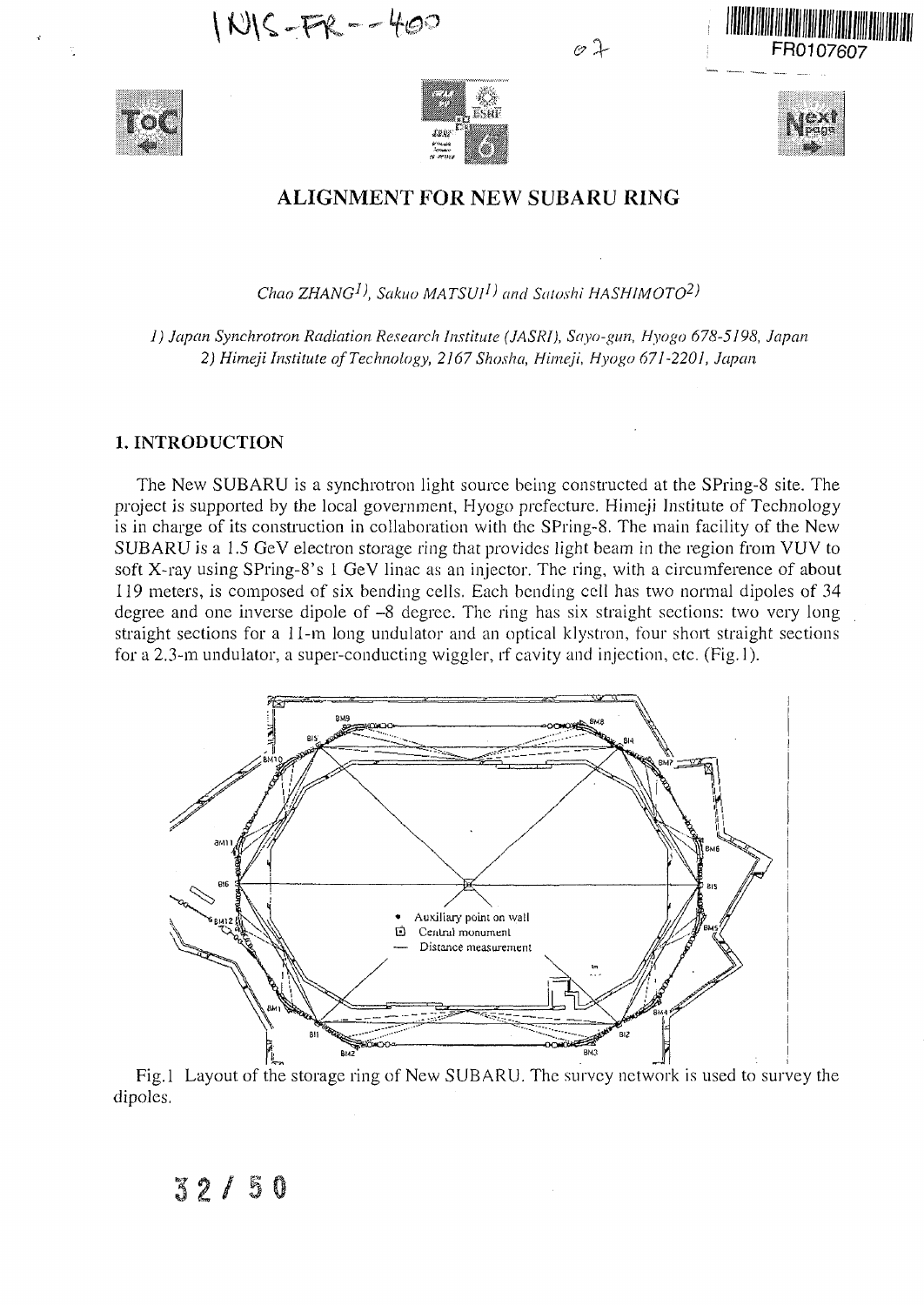



The ring tunnel is built on Sayo gravel bed, which consists of conglomerate clay layer. The thickness of wall concrete is 31 cm, and the floor is 70 cm. For where there are cable pit which across tunnel floor, the thickness is 50 cm.

The magnets of the storage ring are composed of 12 dipoles (BMs), 6 invert dipoles (Bis), 56 quadrupoles and 44 sextupoles, etc. Figure 2 gives a view for the positional relations of the magnets in the tunnel.



Fig.2 A view for the positional relationship of the magnets in ring tunnel.

Fig.3 A forcc-centerd stage for setting theodolite on the fuducial point of magnet.

For the magnet alignment, positions of the dipoles (the BMs and BIs) are determined by network survey method. The multipoles, which are mounted on girders between the dipoles, are aligned with a laser-CCD camera system.

## **2. INSTALLATION FOR THE RING** MAGNETS

The installation of the magnets was started in February 1998, and completed in March the same year. Installation procedure is firstly, the pre-alignment of dipoles, and then the precise alignment of dipoles and multipoles.

### *2.1 Pre-alignment of the dipoles*

The dipoles are employed as the alignment datums. They are positional references for other components in the ring. The six Bis, together with a central monument, compose a primary measurement network (bold line in figure 1). Prc-installing dipoles is to align the magnets to about 0.5 mm range with respect to their ideal positions to reduce the movement amount in the after process of precise alignment. The mekometer ME5000 (which can extend measurement range below 20 meters with the program Promeko, Kern) and the theodolite T3000 (Wild) are set on the central monument to measure magnets' horizontal positions. And, the level N3 (Wild) is used to measure magnets' height. Six holes of 30 cmx30 cm are made on the wall of the tunnel for the line of sight. The twelve BMs were placed with the 3D laser tracker SMART 310 by referencing the BIs. Height references were made by fix the target stage that hold  $\varnothing$ 75 mm ball on the wall with 0.1 mm accuracy. The tilt of magnets was measured with the 2D tilt sensor NIVEL20 (Leica).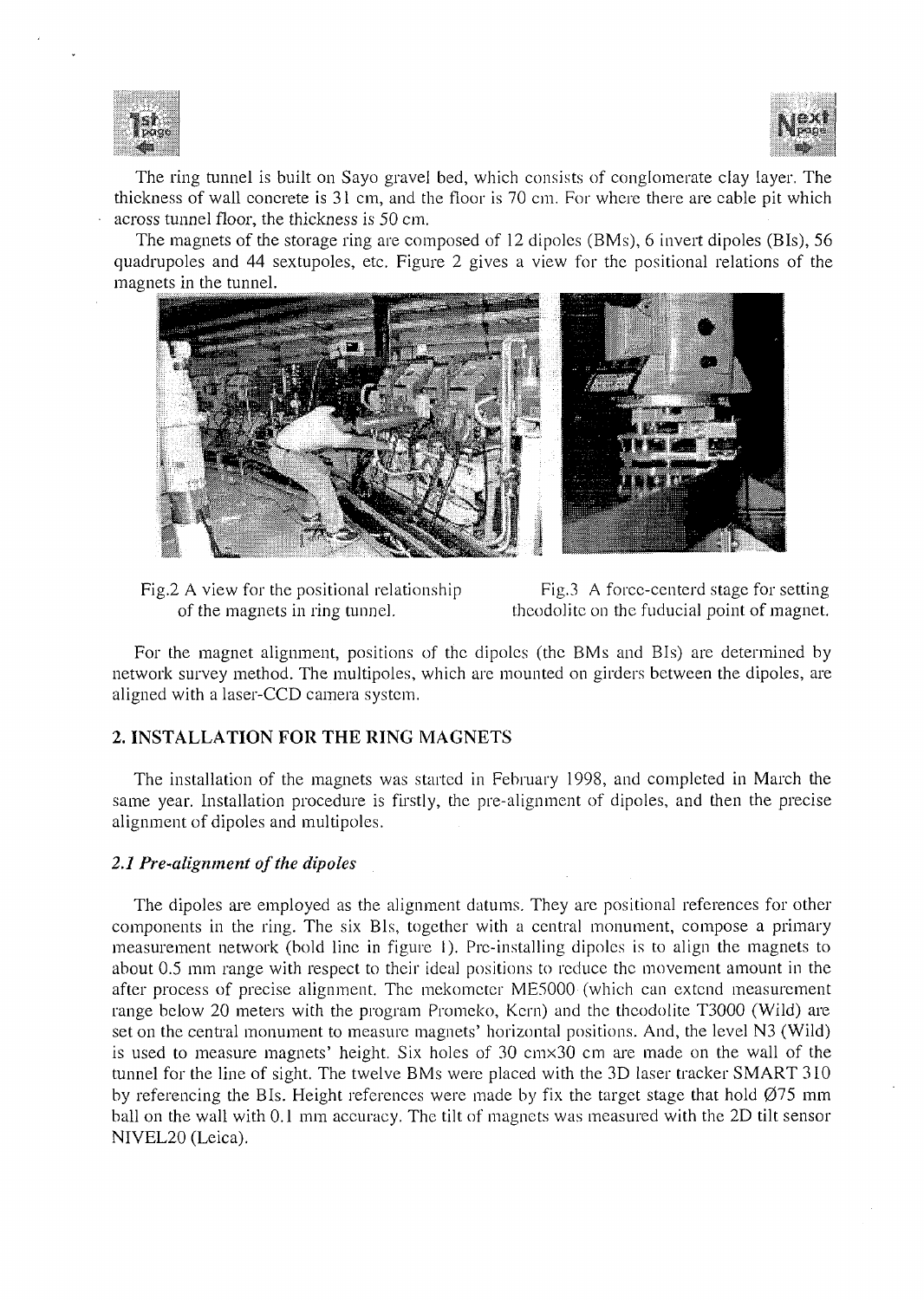



Each dipole was adjusted in six dimensions simultaneously except for the Bis, its rotation about vertical axis was adjusted at the last step of dipole alignment, because only the central fiducial point of Bis is used as alignment datum.

From the results of the network survey afterwards, it was cleared that the Bis were horizontally set into 0.3 mm error range, and the BMs were about 0.5 mm at the pre-alignment process. The dipoles' height was aligned within 0.2 mm, and tilt was about 0.03 mrad (r.m.s).

#### *2.2 Precise alignment of the dipoles*

Precise alignment of the dipoles in the stage of installation was made with a survey network as shown in figure 1. The network comprised 90 length measurements and 30 angle measurements. The measurement elements of lengths were collected with the laser tracker. Angles were measured with the thodolite which sets on the fiducial points of dipoles and measurs the angle between two nearest points on the wall, or between the wall point and the nearest Bl on the two sides of thodolite.

![](_page_2_Figure_6.jpeg)

A force-centred stage was made for setting the theodolite on the fuducial point of magnet (Fig. 3). The stage let the vertical rotating axis of theodolite coincide with the center of fiducial point, Because angle measurement error is proportional to the offset of theodolite axis and inversely propotional to the target distance, the offset of axis must be carefully calibrated before any measurement is made.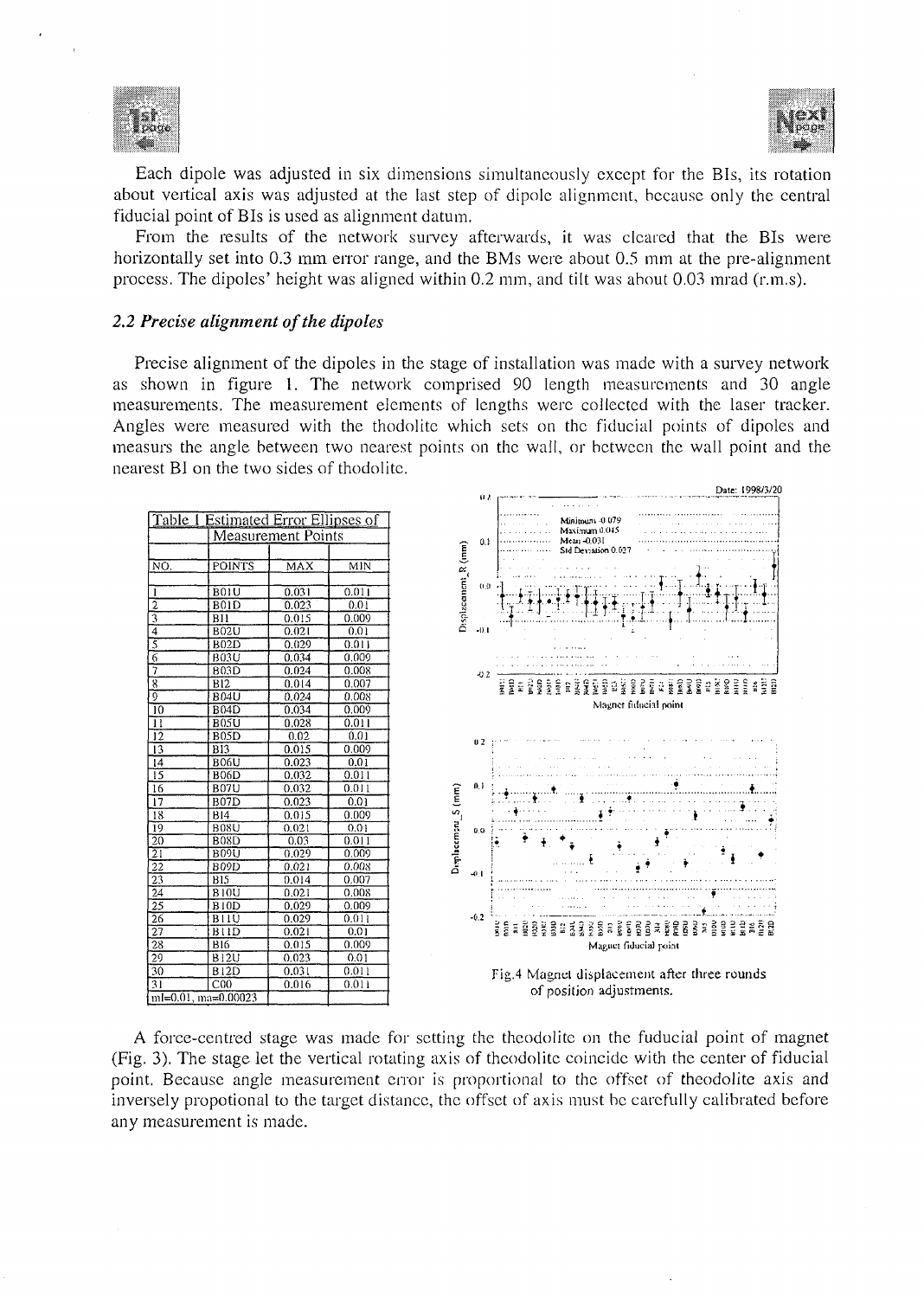![](_page_3_Picture_0.jpeg)

![](_page_3_Picture_1.jpeg)

Table 1 shows the estimated error ellipses  $(1\sigma)$  of the survey. Maximum error is approximately corresponding to beam transverse direction and the minimum to beam direction. Figure 4 is the positional residuals of the dipoles after three rounds of surveys and adjustments. Magnets were almost aligned to  $1\sigma$  error range in the direction of horizontal transverse. While in beam direction we have no intention to adjust the error to zero because of its loose tolerance. Also, the length between the two fiducials of upper-stream (indicated with U) and down-stream (indicated with D) of each dipole is longer than designed one. The two fiducials are placed in opposite sides of zero symmetrically.

### *2.3 Discussion on precise alignment of the dipoles*

The reason that the dipoles are chosen as alignment datum is for they are higher in elevations and more stable in positions. But we expensed unnecessarily much time to move dipole's positions to where they should be. Although it really left convenience to later installation, considering their loose tolerance, it is not necessarily so for us to adjust dipoles very precisely. We need only to know exactly their positions rather than make adjustment.

After the first two rounds of surveys and adjustments, the dipoles still had about 0.1 mm residual error. It was larger in comparison with estimated survey accuracy. The problem was realised that the digital gauges that monitor adjustment were not in the same height with the survey point (there is 0.7 m difference between the two). Therefore, the movement amount is not the same as desired one, because of simultaneous tilt change of magnets for about 0.02 to 0.2 mrad. The laser tracker replaced digital gauges to monitor the movement afterwards.

As for the survey network, the central monument is much necessary at the first stage of magnet installation. It provides a quick and reliable positional reference. Angular measurements play a key role in this survey because there is no direct distance connection between adjacent dipoles in the straight section. As a result the survey needs not very precise distance measurement. It is estimated that even if the distance error is 0.05 mm and angular error is 1 arc second, magnet positions will be still correctly determined within 0.05 mm for the whole ring. But, angle measurement consumes time and requires much care. It would be better if we measured reasonably as many angles as possible at one setting place of the theodolite rather than made more settings.

### *2.4 Precise alignment of the multipoles*

One hundred multipoles are mounted on twenty-four girders. Horizontally, the multipoles are on the straight line of the dipoles' fiducial points. Vertically, the elevation of multipole's fiducial is 50 mm lower than that of the dipoles.

The multipoles on both end of a girder were firstly aligned with the laser tracker by referencing the dipoles. Than, the magnets between the two ends on one girder were aligned with the laser-CCD camera system on the spot of the tunnel. The laser system developed in SPring-8 is for the specific purpose of aligning magnets on a common girder (Fig.5). The strength distribution of the He-Ne laser beam of  $\phi$ 3 mm is measured by a CCD of 8 $\times$ 6 mm with pixel of  $11 \times 11$  µm, and the centre of gravity is calculated. Effort was made to reduce interference patterns, and laser profile is online checked during alignment process. The straightness accuracy of this system is estimated within  $10 \mu m$  in 5 meters.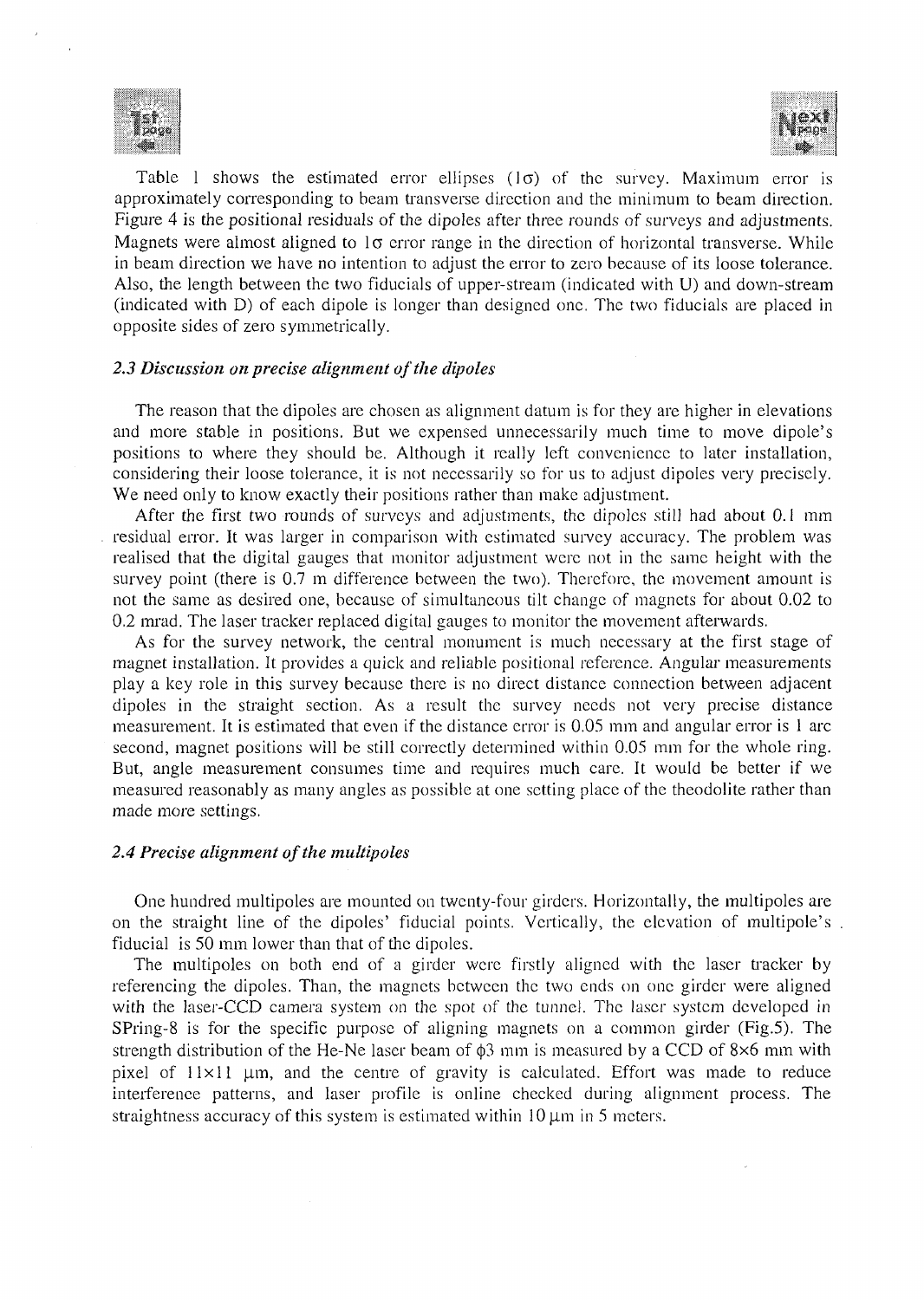![](_page_4_Picture_0.jpeg)

The deviations of magnetic centre from the pole centre for each magnet were measured with the same type of laser system beforehand by the maker. Statistically, they are 0.046 mm  $(\sigma x)$  in horizontal, and 0.035 mm  $(\sigma y)$  in vertical. There is a significant systematic deviation of 0.13 mm in vertical direction and the reason is not well understood. These deviations were corrected at the stage of multipole's alignment. The tilt and position of the multipoles are monitored at the same time when making adjustment. Inclination is measured with the Nivel20, and finally, with the Talyvel4 (Taylor Hobson), because the Telyvel4 was used in previous process of magnetic centre measurement. It is better to use the same instrument continuously.

![](_page_4_Picture_2.jpeg)

![](_page_4_Picture_3.jpeg)

Alignment of multipole magnets with the laser-CCD camera system.

#### *2.5 Discussion on precise alignment of the multipoles*

Since there is 50 mm hight difference between the dipole and the multipole, the fiducial points should not have used the type of tapered hole. It is not easy to raise target ball to a higher elevation with a basement. At first a rhomboid prism was attempted to lower the laser beam by 50 mm in elevation at the girder unit of the multipoles. This method turned to be given up because the two beams of different levels are hardly paralleled.

The fiducial plane on the multipole is made with aluminium plate. The plates were found to be deformed by the force of tightening the fixing screws as to it is difficult to determine a medium plane.

The laser-CCD camera system is proved to be very precise and has good repeatability. Alignment residuals of the multipoles were  $15 \mu m$  of  $\sigma x$  and  $12 \mu m$  of  $\sigma y$ .

After precise alignment, Taylor Hobson's telescope was used to check the straightness of magnet poles within a common girder. The deviations are 0.03 mm of  $\sigma x$  and 0.04 mm of  $\sigma y$ respectively, with a maximum displacement of 0.2 mm in vertical. It is hard to be understood that the deviations of magnet poles from magnetic centres are so large. Also, deviations of magnet poles in vertical seem to cohere with of the data of the measurement for magnetic field centres. The COD of beam orbit are calculated with the data of magnet survey. Similarly, the result that without magnetic centre correction is more close to measured COD. In consequence, the reliability of the measurement for magnetic field centres is doubted.

#### **3. RE-SURVEY FOR THE RING MAGNETS**

## *3.1 Our method of surveying with the laser tracker*

Usually, surveying for component's positions is executed accoording to predetermined scheme, and the scheme has to be thoroughly planned by experienced people. Our method of surveying with the laser tracker is quite flexible. There are many freedoms in this survey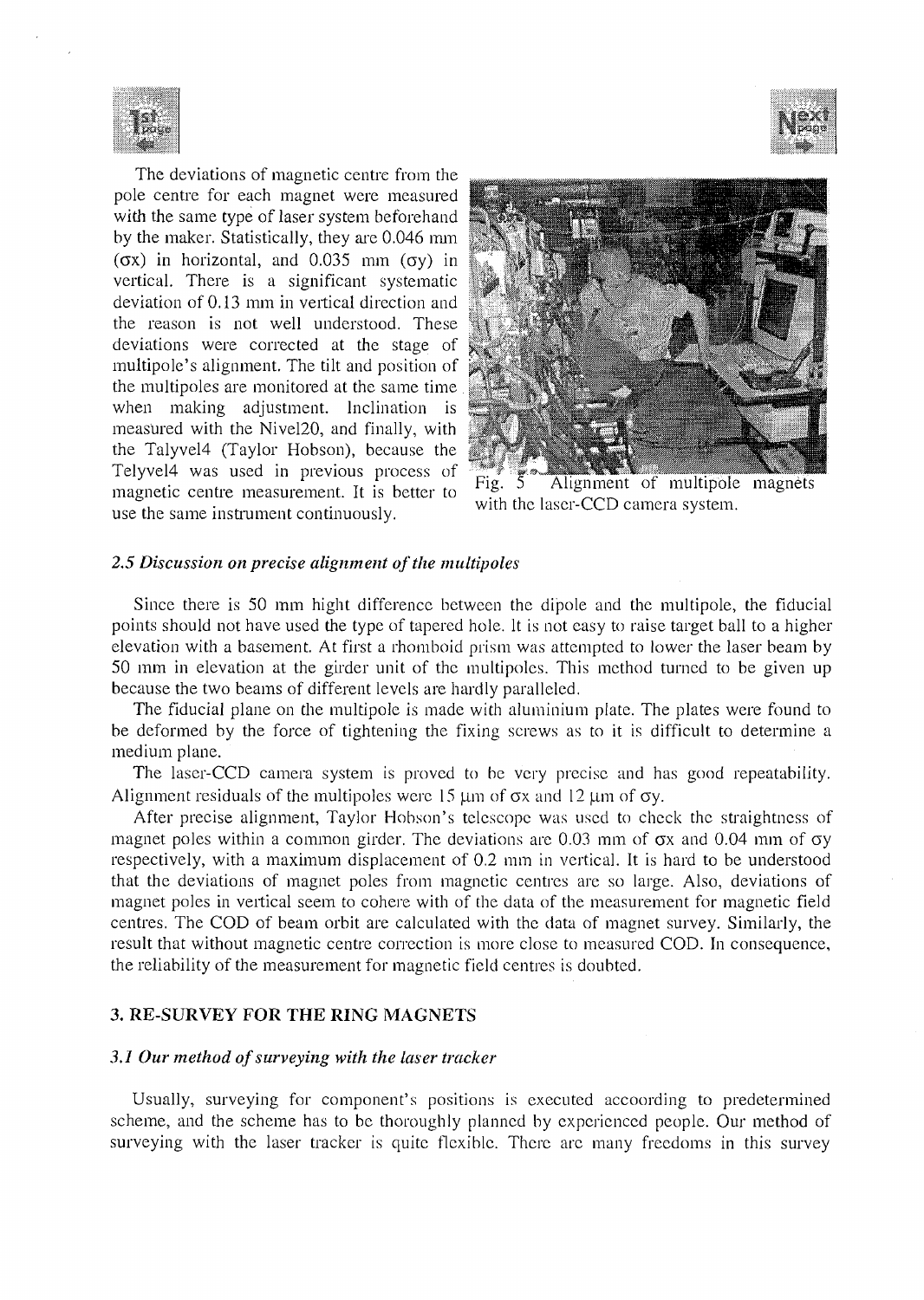![](_page_5_Picture_0.jpeg)

![](_page_5_Picture_1.jpeg)

method. Firstly, the number of measuring points is free. We measure reasonably as many points as we want at one station (the setting place) of the laser tracker. Secondly, the position of the laser tracker is free. The laser tracker is moved to an approximate position and it need not to adjust height and inclination. Thirdly, the coordinates of auxiliary points are free. We need not to know exactly the coordinates of auxiliary measuring points. All measurement points are known only for their approximate coordinates, but kept within few millimeters of height coherence.

Following aspests are considered to be beneficial when surveying with the laser tracker or designing a survey network:

- 1) Directly use the length from the laser tracker to the object (measuring distance),
- 2) Making fully use of the width of tunnel,
- 3) Measurement sets at each station are arranged symmetrically as far as possible,
- 4) Each measuring point is measured at least three or four times from different directions.

The reasons for above considerations would be knowleged when considering the measuring distances as 'rigid pipes'. The 'pipe' fixes relative positions of measurement points along its extension line. The knots of network could be considered as 'hinges'. As long as the 'network band' has sufficient width the pipes will be also firm in positions of transverse direction. Symmetric configuration of measuring distances is to reduce measurement bias that may caused by systematic errors such as the change of index of refraction, calibration error of the laser tracker. The systematic errors induce enormous bias for large accelerator.

![](_page_5_Figure_9.jpeg)

Fig. 6 Measurement configuration of surveying the magnets of New SUBARU.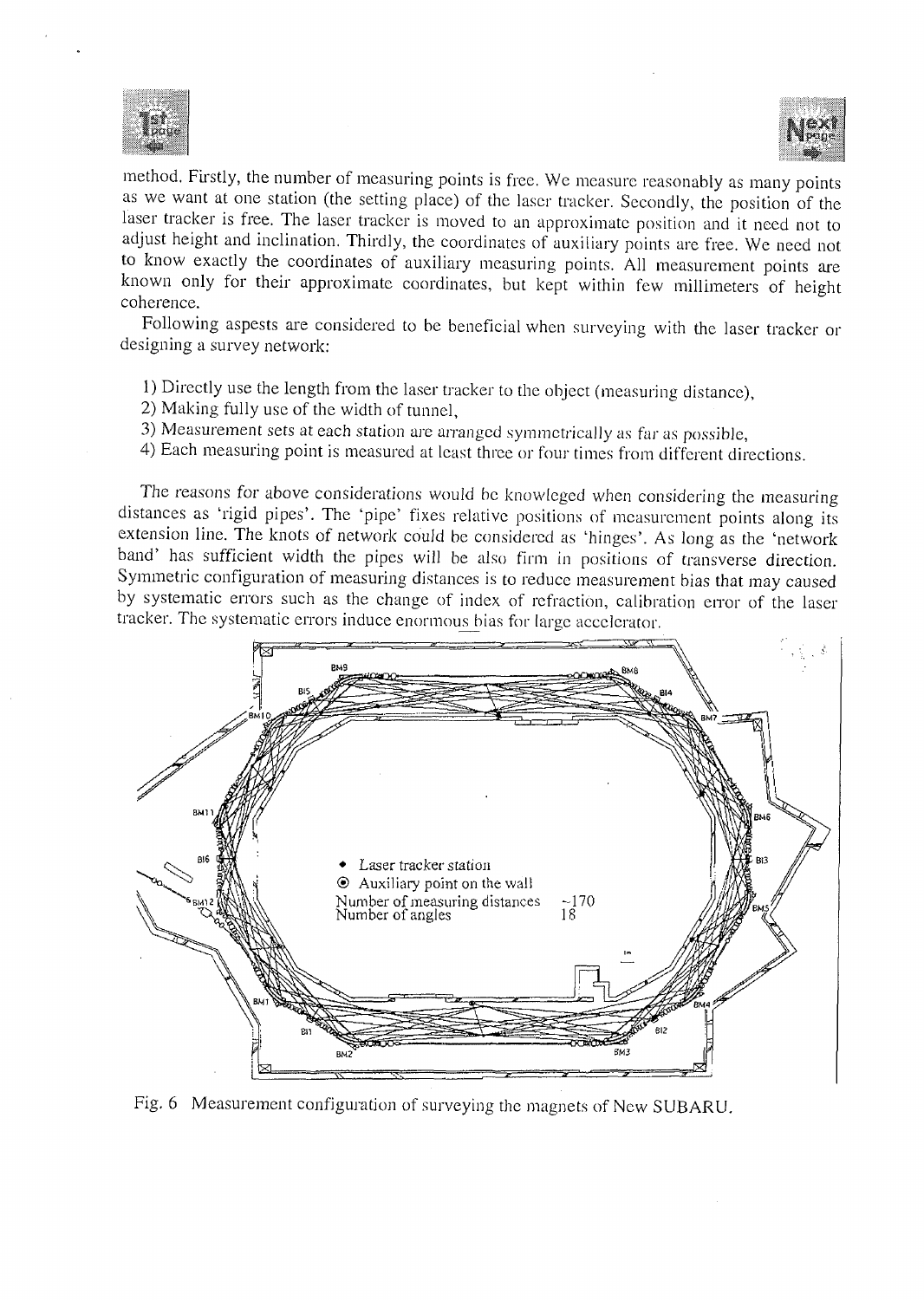![](_page_6_Figure_0.jpeg)

Fig. 7 Sketch of the Direct Distance Measurement Mothed.

Figure 6 showes the configuration of distance measurement for surveying magnets of the New SUBARU. At each BI three angles are also measured among nearest Bis and the points on the wall. Actually, the measuring distances are not in a same plane. The 'measuring plane' is therefore defined as the plane that fiducials and auxiliary points composed. All measurement distances are normalized to the measuring plane, and the coordinates of laser tracker stations as well as measuring points are calculated in this plane.

Figure 7 showes the sketch of the Direct Distance Measurement. Each distance name comprises two parts of the station name and measuring point name separated by an underscore, that is,

### *Station name\_Mensuring point name*

This is benefit for automatic calculating the coordinates of measurement points with computer program. The computation process is illustrated as following. This process is automatical and need not manual intervention.

![](_page_6_Figure_6.jpeg)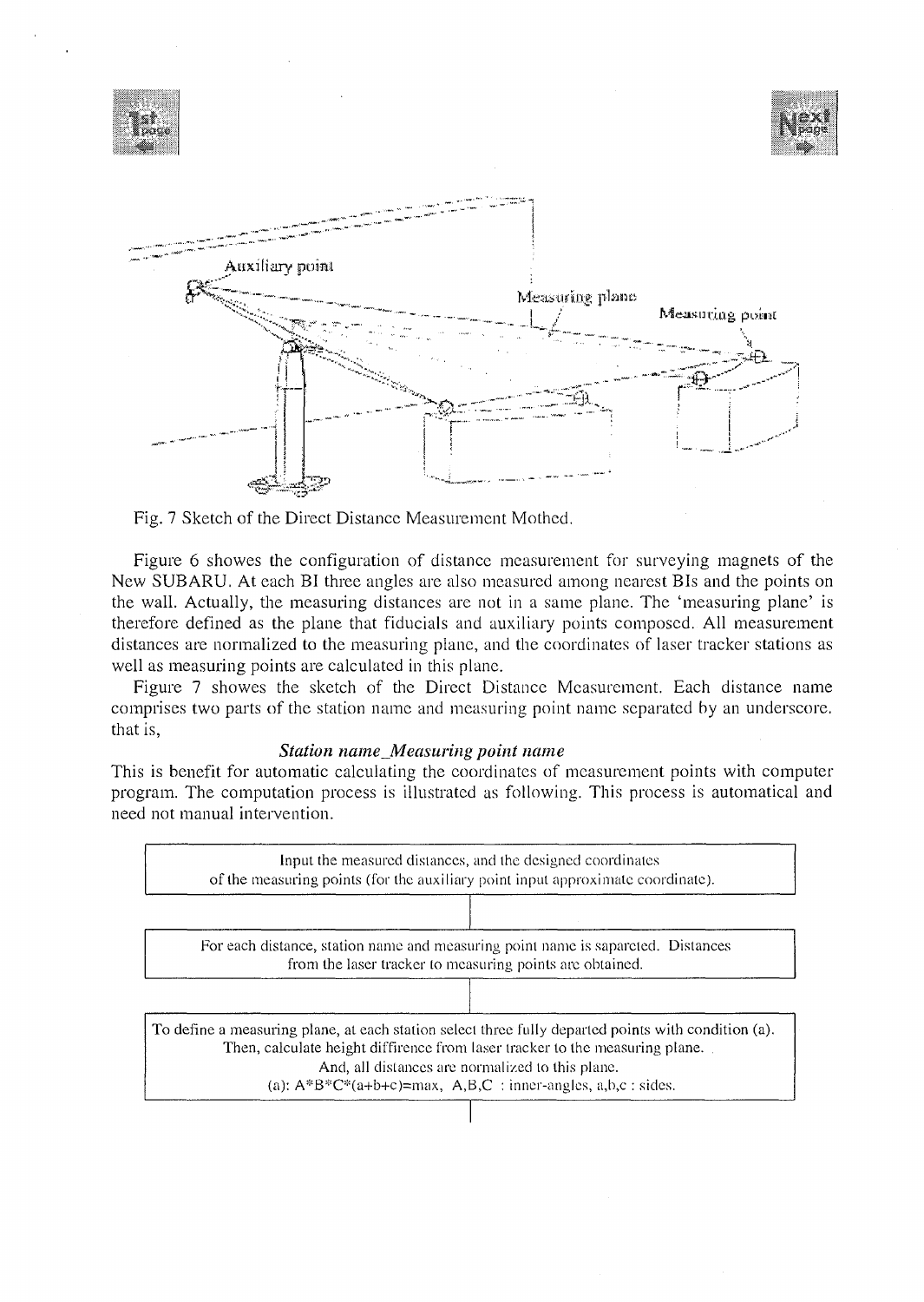![](_page_7_Picture_0.jpeg)

![](_page_7_Picture_1.jpeg)

Search for the two fiducials that with laser tracker composing max.product of inner angles. Positional relation of the laser tracker to the two fiducials is judged with condition (b). Approximate coordinate of station is calculated from the coordinates of the two fiducials. (b): direction of the vector product of  $SFI$   $\sim$  *SF2*, *SF1* from laser tracker to fiducial point 1.

let  $x=x\theta+dx$ ,  $y=y\theta+dx$ , where, x, yare most probable and  $x\theta$  yoarc approximate coordinates Each distance is expansed at approximate coordinates, and we get the error equation matrix  $V = BdX+L$ , *v* is distance corrective value,  $b$  is expansion coefficient of first order,  $l$  is constant concerning distance.

Least square solution of dx, dy are obtained when let *[VWV]=min,* and *[dXdX]—min.* where *w* is the weights of distances. (The most probable coordinates of x, y obtained on these conditions are the fitting results to the designed positions, no known (or reference) coordinates are needed.)

> The last, measurement errors and the error ellipeses of measuring points are estimated.

| Table 2 The Laser Tracker Measurements |            | Table 3             | Distances of Laser Tracker to |             |                  |                               |                                      |
|----------------------------------------|------------|---------------------|-------------------------------|-------------|------------------|-------------------------------|--------------------------------------|
|                                        |            |                     |                               |             |                  | Measur. Point and Meas. Plane |                                      |
| MEAS, POINT                            | X          | Υ                   | Z                             |             |                  |                               | STATION FIDUCIALDISTANCE HEIGHT DIF. |
|                                        |            |                     |                               |             |                  |                               |                                      |
| SBII_BI2D                              | 1342.347   | $-10344.3$          | $-16.33$                      | SBII        | <b>B12D</b>      | 10431.023                     | 7.72                                 |
| <b>SBIL_BI2U</b>                       | 549.008    | $-11913$            | $-11.52$                      | <b>SBII</b> | <b>B12U</b>      | 11925.615                     | 7.72                                 |
| <b>SBILEBID</b>                        | 2305.533   | $-1770.41$          | $-21.84$                      | <b>SB11</b> | BID.             | 2906.9328                     | 7.72                                 |
| <b>SBIL_BIU</b>                        | 2525.221   | $-3514.49$          | $-23.31$                      | SBII        | <b>BIU</b>       | 4327.6818                     | 7.72                                 |
| SBII_B2D                               |            | -404.379 4459.622   | $-5.274$                      | <b>SBII</b> | B <sub>2</sub> D | 4477.9146                     | 7.72                                 |
| SBII_B2U                               | 557.427    | 2988.254            | $-11.03$                      | <b>SBII</b> | B2U              | 3039,8107                     | 7.72                                 |
| SBII_B3D                               |            | $-17060.4$ 17681.76 | 97.778                        | <b>SB11</b> | B <sub>3</sub> D | 24570.543                     | 7.72                                 |
| $SB1 \_B30$                            |            | $-15440.3$ 16999.64 | 87.731                        | <b>SBII</b> | B <sub>3U</sub>  | 22965.149                     | 7.72                                 |
| <b>SBIL_BIL</b>                        | 1265.093   | 547.857             | $-15.5$                       | SBII        | BII              | 1378.6908                     | 7.72                                 |
| SB11_B12-                              | $-19588.3$ | 17939.88            | 113.17                        | SBII        | <b>B12</b>       | 26562.257                     | 7.72                                 |
|                                        |            |                     |                               |             |                  |                               |                                      |
| LW2B_BID                               | -3797.97   | $-15535.4$          | 39.975                        | SLW2B       | <b>BID</b>       | 15992.98                      | 6.41                                 |
| $LW2B_B1U$                             | $-5111.46$ | $-16703.7$          | 45.653                        | SLW2B       | BIU              | 17468.29                      | 6.41                                 |
| $LW2B_B2D$                             | $-195.68$  | $-9775.17$          | 17.611                        | SLW2B       | B2D              | 9777.1401                     | 6.41                                 |
| LW2B_B2U                               | $-864.326$ | $-11400.9$          | 23.321                        | SLW2B-      | B <sub>2U</sub>  | 11433.604                     | 6.41                                 |
| LW2B_B3D                               | 1277.547   | 11440.05            | $-36.35$                      | SLW2B       | B <sub>3</sub> D | 11511.218                     | 6.41                                 |
| LW2B_B3U                               | 1632.193   | 9718.304            | $-33.06$                      | SLW2B       | B <sub>3U</sub>  | 9854.468                      | 6.41                                 |
| LW2B_B4D                               |            | -1909.69 17440.05   | 44.05                         | SLW2B       | B <sub>4D</sub>  | 17544.349                     | 6.41                                 |
| LW2B_B4U                               |            | -836.083 16048.07   | $-42.99$                      | SLW2B       | B <sub>4U</sub>  | 16069.893                     | 6.41                                 |
| $LW2B_B11$                             |            | $-2475.6 - 13365.6$ | 31.71                         | SLW2B       | BII              | 13592.938                     | 6.41                                 |
| $LW2B_B12$                             |            | 59.486 13670.24     | $-39.1$                       | SLW2B       | <b>B12</b>       | 13670.42                      | 6.41                                 |
| LW2B_LW2                               | $-2329.28$ | 182.742             | $-1.941$                      | SLW2B       | LW2              | 2336.4285                     | 6.41                                 |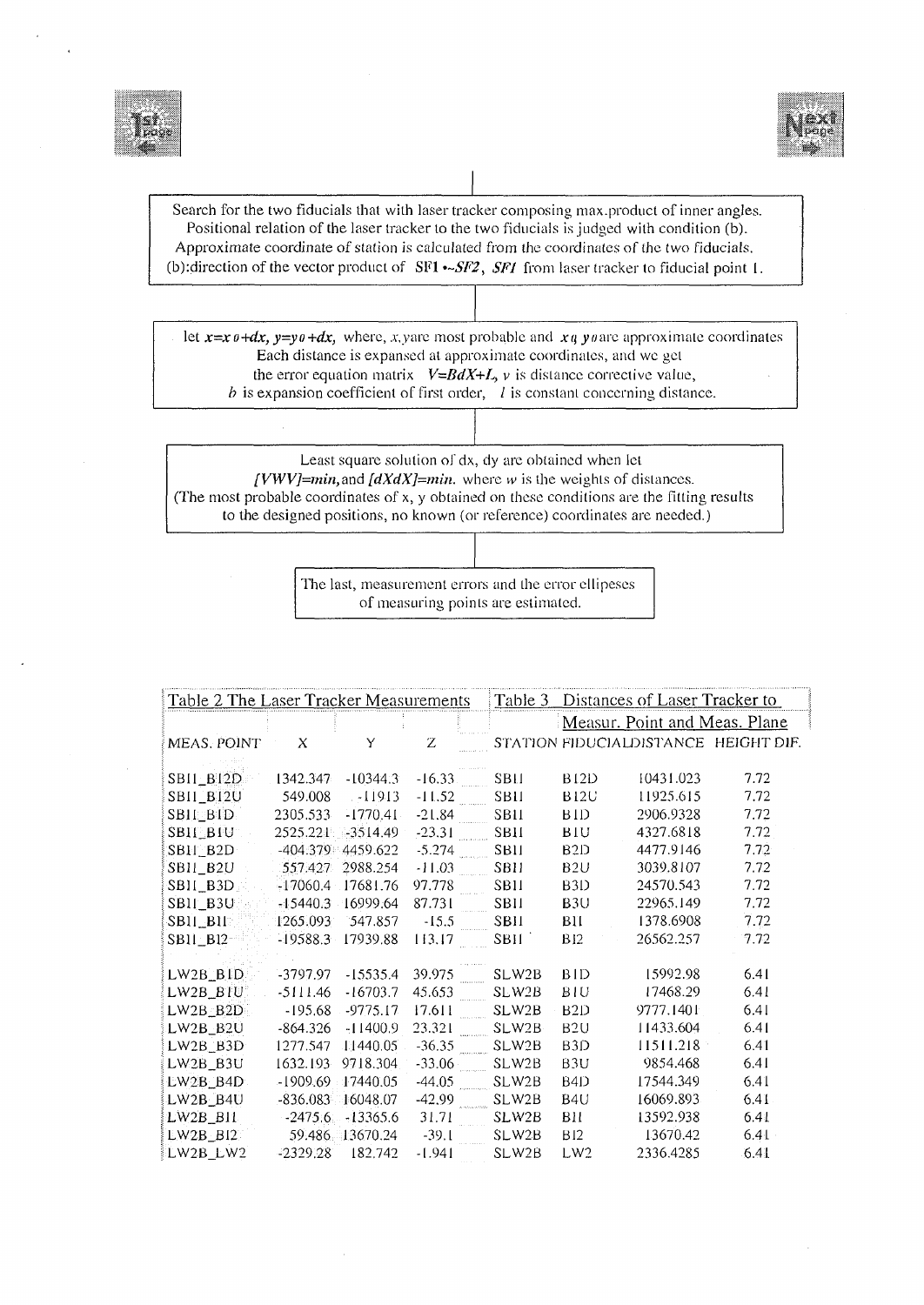![](_page_8_Picture_0.jpeg)

![](_page_8_Picture_1.jpeg)

Table 2 is the example of the measurement data of laser tracker. Here, measurements at two stations named SBI1 and LW2B are listed. Table 3 showes the distances of laser tracker to the measuring plane (height difference), and to the measuring points that are normalized to this plane. These distances and the approximate coordinates of fiducial points are used to derive the most probable coordinates of surveying points.

Table 4 is estimated survey errors of the dipoles. The fiducial points on the dipoles are expected to be determined with mere  $20 \mu m$  error along the tunnel. In November 8-9, 1999, the dipoles of the ring were surveyed twice to confirm the measurement accuracy. The result was quite satisfying as one can understand from table 5 and figure 8. Repeatability of the two round surveys is within 20 um except one magnet. The same set of the 18 angle data was used in this comparison.

| Table 4 Estimated Error |                            | Table 5 Comparison of two rounds of surveys |                   |                 |            |          |               |          |          |
|-------------------------|----------------------------|---------------------------------------------|-------------------|-----------------|------------|----------|---------------|----------|----------|
|                         | Ellipses                   |                                             |                   | for the dipoles |            |          |               |          |          |
|                         | Dipole<br><b>MAX</b>       | MIN.                                        | Dipole            | $dr_99a$        | $ds_99a$   | dr_99b   | $ds_9$ 99 $b$ | ddr      | dds      |
| Ŀ                       | BIU<br>$-0.013$            | 0.007                                       | <b>BIU</b>        | 0.136           | $-0.15$    | 0.136    | $-0.151$      | $\Omega$ | 0.001    |
| $\overline{2}$          | 0.013<br>B <sub>1</sub> D  | 0.007                                       | BID               | $-0.11$         | 0.068      | $-0.101$ | 0.068         | $-0.009$ | 0        |
| $\overline{3}$          | BII<br>0.011               | 0.007                                       | BH.               | $-0.068$        | 0.161      | $-0.042$ | 0.153         | $-0.026$ | 0.008    |
| 4                       | B <sub>2U</sub><br>0.016   | 0.008                                       | B <sub>2U</sub>   | $-0.069$        | 0.152      | $-0.039$ | 0.14          | $-0.03$  | 0.012    |
| $\mathcal{S}$           | B2D<br>0.017               | 0.008                                       | B <sub>2</sub> D  | $-0.02$         | 0.356      | 0.017    | 0.346         | $-0.037$ | 0.01     |
| 6                       | B3U<br>0.019               | 0.009                                       | B3U               | 0.009           | $-0.169$   | 0.03     | $-0.183$      | $-0.021$ | 0.014    |
| 7                       | B <sub>3</sub> D<br>0.018  | 0.008                                       | B <sub>3</sub> D  | 0.129           | 0.052      | 0.147    | 0.04          | $-0.018$ | 0.012    |
| $8^{\circ}$             | BI2<br>0.012               | 0.008                                       | BI2               | 0.151           | 0.218      | 0.168    | 0.2           | $-0.017$ | 0.018    |
| 9.                      | B <sub>4U</sub><br>0.016   | 0.008                                       | B <sub>4U</sub>   | 0.311           | 0.056      | 0.326    | 0.039         | $-0.015$ | 0.017    |
| $\overline{10}$         | B <sub>4</sub> D<br>0.017  | 0.008                                       | B <sub>4</sub> D  | 0.372           | 0.266      | 0.392    | 0.255         | $-0.02$  | 0.011    |
| $\overline{11}$         | B5U<br>0.017               | 0.007                                       | B <sub>5U</sub>   | 0.295           | $-0.161$   | 0.304    | $-0.181$      | $-0.009$ | 0.02     |
| 12                      | B <sub>5</sub> D<br>0.014  | 0.006                                       | B <sub>5</sub> D  | 0.333           | 0.057      | 0.335    | 0.04          | $-0.002$ | 0.017    |
| 13                      | B13<br>0.009               | 0.007                                       | BI3               | 0.362           | 0.321      | 0.357    | 0.313         | 0.005    | 0.008    |
| 14                      | B6U<br>0.014               | 0.007                                       | B6U               | 0.385           | $-0.341$   | 0.372    | $-0.355$      | 0.013    | 0.014    |
| 15                      | B6D<br>0.017               | 0.008                                       | B6D               | 0.376           | $-0.124$   | 0.365    | $-0.135$      | 0.011    | 0.011    |
| 16                      | B7U<br>0.014               | 0.006                                       | B7U               | $-0.019$        | $-(0.494)$ | $-0.033$ | $-0.499$      | 0.014    | 0.005    |
| $\cdot$ 17              | B <sub>7</sub> D<br>0.014  | 0.006                                       | B7D               | 0.089           | $-0.28$    | 0.072    | $-0.289$      | 0.017    | 0.009    |
| $^{\circ}18$            | B14<br>0.012               | 0.007                                       | B[4]              | $-0.289$        | 1.154      | $-0.304$ | 1.151         | 0.015    | 0.003    |
| -19                     | B8U<br>0.016               | 0.008                                       | B8U               | $-0.157$        | 0.046      | $-0.174$ | 0.042         | 0.017    | 0.004    |
| $20^{\circ}$            | 0.017<br>B8D               | 0.008                                       | B <sub>8</sub> D  | $-0.228$        | 0.264      | $-0.243$ | 0.261         | 0.015    | 0.003    |
| 21                      | B <sub>9U</sub><br>0.015   | 0.007                                       | B9U               | $-0.223$        | $-0.049$   | $-0.229$ | $-0.047$      | 0.006    | $-0.002$ |
| $^{22}$                 | B <sub>9</sub> D<br>0.015  | 0.007                                       | B9D               | $-0.136$        | 0.045      | $-0.145$ | 0.05          | 0.009    | $-0.005$ |
| 23                      | BI5<br>0.011               | 0.006                                       | BI5               | 0.156           | 0.025      | 0.14     | 0.03          | 0.016    | $-0.005$ |
| 24                      | <b>B10U</b><br>0.015       | 0.007                                       | <b>B10U</b>       | $-0.04$         | 0.046      | $-0.057$ | 0.05          | 0.017    | $-0.004$ |
| 25                      | B <sub>10</sub> D<br>0.015 | 0.007                                       | B <sub>10</sub> D | 0.203           | 0.253      | 0.185    | 0.26          | 0.018    | $-0.007$ |
| 26                      | 0.013<br>BIIU              | 0.006                                       | B11U              | 0.218           | $-0.049$   | 0.207    | $-0.035$      | 0.011    | $-0.014$ |
| 27                      | 0.012<br>B <sub>1</sub> D  | 0.006                                       | B11D              | 0.403           | 0.179      | 0.387    | 0.189         | 0.016    | $-0.01$  |
| 28 <sup>1</sup>         | 0.009<br>BI6               | 0.005                                       | BI6               | 0.326           | $-0.349$   | 0.317    | $-0.338$      | 0.009    | $-0.011$ |
| 29                      | B12U<br>$-0.013$           | 0.006                                       | <b>B12U</b>       | 0.238           | $-0.26$    | 0.222    | $-0.243$      | 0.016    | $-0.017$ |
| 30 <sup>°</sup>         | B <sub>12</sub> D<br>0.014 | 0.006                                       | B <sub>12D</sub>  | 0.265           | $-0.027$   | 0.246    | $-0.013$      | 0.019    | $-0.014$ |
|                         | $ml=0.0101$                |                                             |                   |                 |            |          |               |          |          |
|                         | $ma = 0.00014$             |                                             |                   |                 |            |          |               |          |          |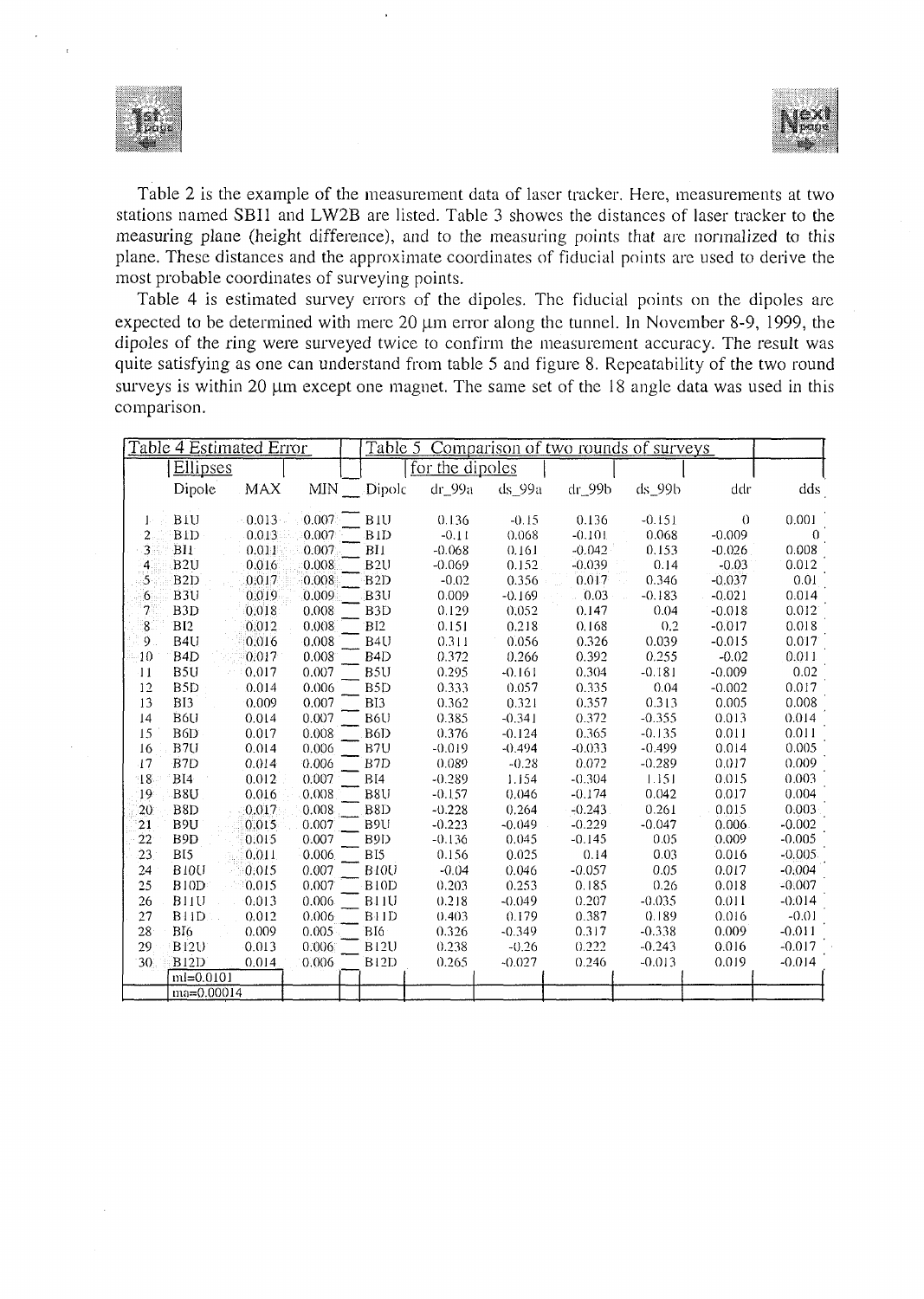![](_page_9_Figure_0.jpeg)

![](_page_9_Figure_1.jpeg)

Magnet positions in vertical plane are suveyed with the N3 by the schdule shown in Figure 9. Measurements are composed of the short ranges that measure adjacent magnets and the long ranges. The height diffirence measurement of long range gives a check to the short one. Any rough error that exceed a limitation is picked up at that time.

![](_page_9_Figure_3.jpeg)

Fig. 9 Survey for elevations of the magnets.